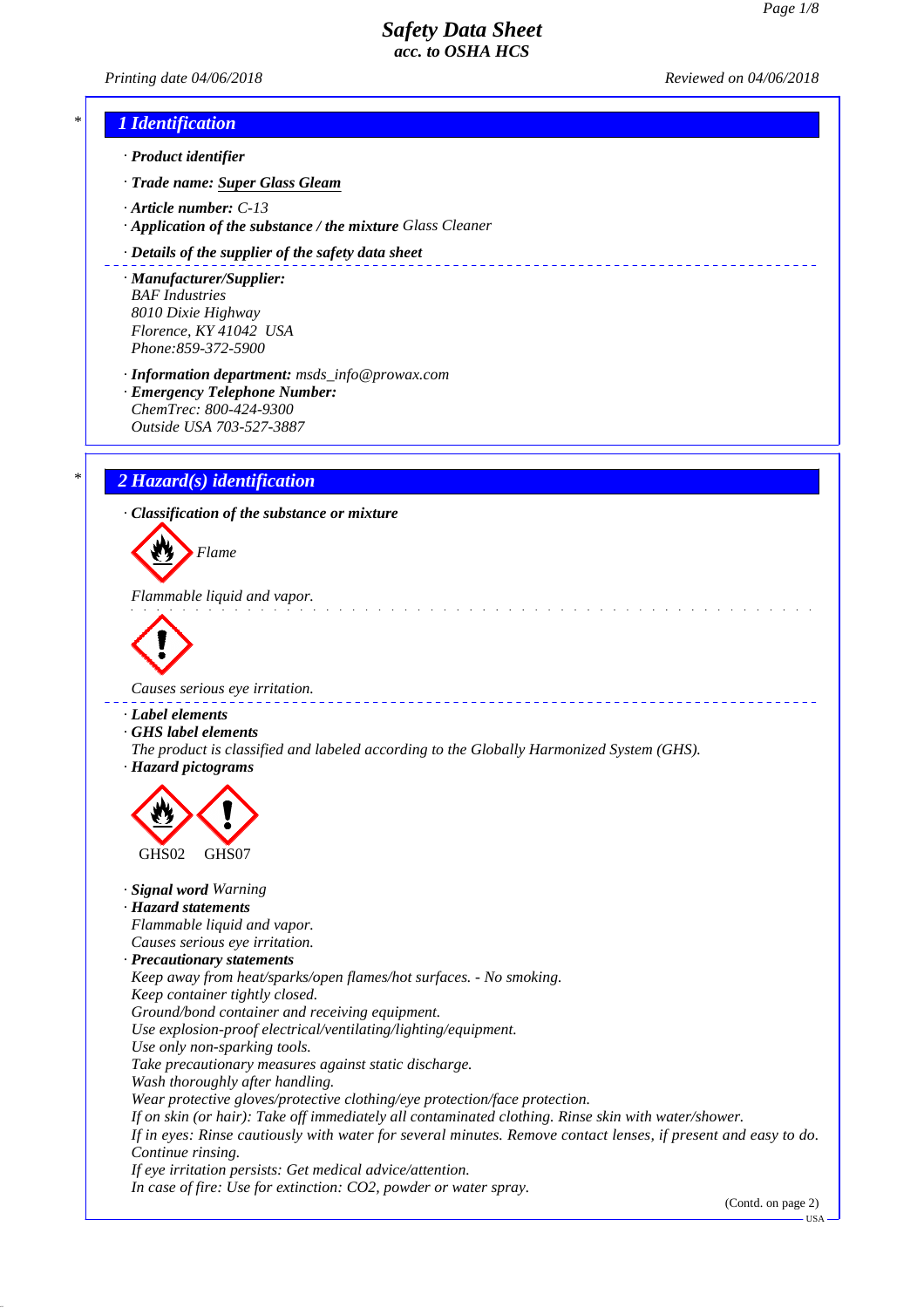*Printing date 04/06/2018 Reviewed on 04/06/2018*

#### *Trade name: Super Glass Gleam*

*Store in a well-ventilated place. Keep cool.*

*Dispose of contents/container in accordance with local/regional/national/international regulations.*

*· Other hazards*

- *· Results of PBT and vPvB assessment*
- *· PBT: Not applicable.*
- *· vPvB: Not applicable.*

#### *\* 3 Composition/information on ingredients*

*· Chemical characterization: Mixtures*

*· Description: Mixture of the substances listed below with nonhazardous additions.*

*· Dangerous components:*

*67-63-0 propan-2-ol 2.5-10%*

*111-76-2 2-butoxyethanol 2.5-10%*

#### *\* 4 First-aid measures*

- *· Description of first aid measures*
- *· After inhalation: Supply fresh air; consult doctor in case of complaints.*
- *· After skin contact: Generally the product does not irritate the skin.*
- *· After eye contact:*
- *Rinse opened eye for several minutes under running water. If symptoms persist, consult a doctor.*
- *· After swallowing: If symptoms persist consult doctor.*
- *· Information for doctor:*
- *· Most important symptoms and effects, both acute and delayed No further relevant information available.*
- *· Indication of any immediate medical attention and special treatment needed No further relevant information available.*

#### *5 Fire-fighting measures*

- *· Extinguishing media*
- *· Suitable extinguishing agents:*

*CO2, extinguishing powder or water spray. Fight larger fires with water spray or alcohol resistant foam. · Special hazards arising from the substance or mixture No further relevant information available.*

- *· Advice for firefighters*
- *· Protective equipment: No special measures required.*

#### *\* 6 Accidental release measures*

- *· Personal precautions, protective equipment and emergency procedures Wear protective equipment. Keep unprotected persons away.*
- *· Environmental precautions:*
- *Dilute with plenty of water.*
- *Do not allow to enter sewers/ surface or ground water.*

*· Methods and material for containment and cleaning up: Absorb with liquid-binding material (sand, diatomite, acid binders, universal binders, sawdust). Ensure adequate ventilation.*

- *· Reference to other sections*
- *No dangerous substances are released.*
- *See Section 7 for information on safe handling.*
- *See Section 8 for information on personal protection equipment.*
- *See Section 13 for disposal information.*

(Contd. on page 3)

L<sub>IC</sub>

(Contd. of page 1)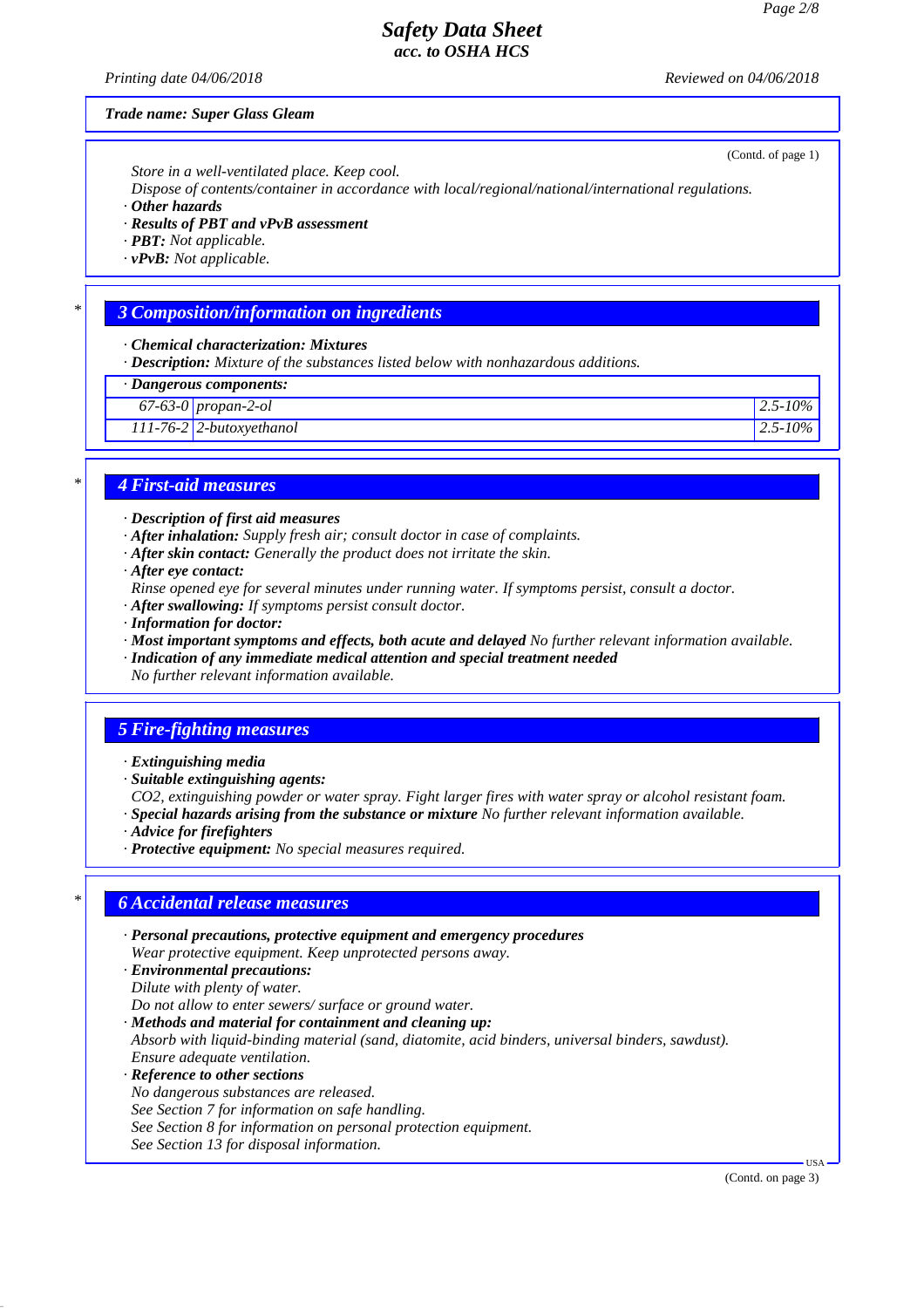*Printing date 04/06/2018 Reviewed on 04/06/2018*

*Trade name: Super Glass Gleam*

(Contd. of page 2)

### *\* 7 Handling and storage*

- *· Handling:*
- *· Precautions for safe handling No special precautions are necessary if used correctly.*
- *· Information about protection against explosions and fires:*
- *Keep ignition sources away Do not smoke. Protect against electrostatic charges.*
- *· Conditions for safe storage, including any incompatibilities*
- *· Storage:*
- *· Requirements to be met by storerooms and receptacles: No special requirements.*
- *· Information about storage in one common storage facility: Not required.*
- *· Further information about storage conditions: Keep receptacle tightly sealed.*
- *· Specific end use(s) No further relevant information available.*

#### *\* 8 Exposure controls/personal protection*

*· Additional information about design of technical systems: No further data; see item 7.*

*· Control parameters*

| 67-63-0 propan-2-ol<br>PEL Long-term value: 980 mg/m <sup>3</sup> , 400 ppm<br>REL Short-term value: $1225$ mg/m <sup>3</sup> , 500 ppm<br>Long-term value: 980 mg/m <sup>3</sup> , 400 ppm<br>TLV Short-term value: 984 mg/m <sup>3</sup> , 400 ppm<br>Long-term value: $492$ mg/m <sup>3</sup> , 200 ppm<br>BEI<br>111-76-2 2-butoxyethanol<br>PEL Long-term value: $240$ mg/m <sup>3</sup> , 50 ppm<br>Skin<br>REL Long-term value: $24 \text{ mg/m}^3$ , 5 ppm<br>Skin<br>TLV Long-term value: 97 mg/m <sup>3</sup> , 20 ppm<br><b>BEI</b><br>· Ingredients with biological limit values:<br>67-63-0 propan-2-ol<br>$BEI$ 40 mg/L<br>Medium: urine<br>Time: end of shift at end of workweek<br>Parameter: Acetone (background, nonspecific)<br>111-76-2 2-butoxyethanol<br>BEI 200 mg/g creatinine<br>Medium: urine<br>Time: end of shift<br>Parameter: Butoxyacetic acid with hydrolysis<br>Additional information: The lists that were valid during the creation were used as basis.<br>· Exposure controls<br>· Personal protective equipment:<br>· General protective and hygienic measures:<br>Keep away from foodstuffs, beverages and feed.<br>Immediately remove all soiled and contaminated clothing.<br>Wash hands before breaks and at the end of work. | $\cdot$ Components with limit values that require monitoring at the workplace: |
|------------------------------------------------------------------------------------------------------------------------------------------------------------------------------------------------------------------------------------------------------------------------------------------------------------------------------------------------------------------------------------------------------------------------------------------------------------------------------------------------------------------------------------------------------------------------------------------------------------------------------------------------------------------------------------------------------------------------------------------------------------------------------------------------------------------------------------------------------------------------------------------------------------------------------------------------------------------------------------------------------------------------------------------------------------------------------------------------------------------------------------------------------------------------------------------------------------------------------------------------------------------------|--------------------------------------------------------------------------------|
|                                                                                                                                                                                                                                                                                                                                                                                                                                                                                                                                                                                                                                                                                                                                                                                                                                                                                                                                                                                                                                                                                                                                                                                                                                                                        |                                                                                |
|                                                                                                                                                                                                                                                                                                                                                                                                                                                                                                                                                                                                                                                                                                                                                                                                                                                                                                                                                                                                                                                                                                                                                                                                                                                                        |                                                                                |
|                                                                                                                                                                                                                                                                                                                                                                                                                                                                                                                                                                                                                                                                                                                                                                                                                                                                                                                                                                                                                                                                                                                                                                                                                                                                        |                                                                                |
|                                                                                                                                                                                                                                                                                                                                                                                                                                                                                                                                                                                                                                                                                                                                                                                                                                                                                                                                                                                                                                                                                                                                                                                                                                                                        |                                                                                |
|                                                                                                                                                                                                                                                                                                                                                                                                                                                                                                                                                                                                                                                                                                                                                                                                                                                                                                                                                                                                                                                                                                                                                                                                                                                                        |                                                                                |
|                                                                                                                                                                                                                                                                                                                                                                                                                                                                                                                                                                                                                                                                                                                                                                                                                                                                                                                                                                                                                                                                                                                                                                                                                                                                        |                                                                                |
|                                                                                                                                                                                                                                                                                                                                                                                                                                                                                                                                                                                                                                                                                                                                                                                                                                                                                                                                                                                                                                                                                                                                                                                                                                                                        |                                                                                |
|                                                                                                                                                                                                                                                                                                                                                                                                                                                                                                                                                                                                                                                                                                                                                                                                                                                                                                                                                                                                                                                                                                                                                                                                                                                                        |                                                                                |
|                                                                                                                                                                                                                                                                                                                                                                                                                                                                                                                                                                                                                                                                                                                                                                                                                                                                                                                                                                                                                                                                                                                                                                                                                                                                        |                                                                                |
|                                                                                                                                                                                                                                                                                                                                                                                                                                                                                                                                                                                                                                                                                                                                                                                                                                                                                                                                                                                                                                                                                                                                                                                                                                                                        |                                                                                |
|                                                                                                                                                                                                                                                                                                                                                                                                                                                                                                                                                                                                                                                                                                                                                                                                                                                                                                                                                                                                                                                                                                                                                                                                                                                                        |                                                                                |
|                                                                                                                                                                                                                                                                                                                                                                                                                                                                                                                                                                                                                                                                                                                                                                                                                                                                                                                                                                                                                                                                                                                                                                                                                                                                        |                                                                                |
|                                                                                                                                                                                                                                                                                                                                                                                                                                                                                                                                                                                                                                                                                                                                                                                                                                                                                                                                                                                                                                                                                                                                                                                                                                                                        |                                                                                |
|                                                                                                                                                                                                                                                                                                                                                                                                                                                                                                                                                                                                                                                                                                                                                                                                                                                                                                                                                                                                                                                                                                                                                                                                                                                                        |                                                                                |
| Avoid contact with the eyes.<br>(Contd. on page 4)                                                                                                                                                                                                                                                                                                                                                                                                                                                                                                                                                                                                                                                                                                                                                                                                                                                                                                                                                                                                                                                                                                                                                                                                                     |                                                                                |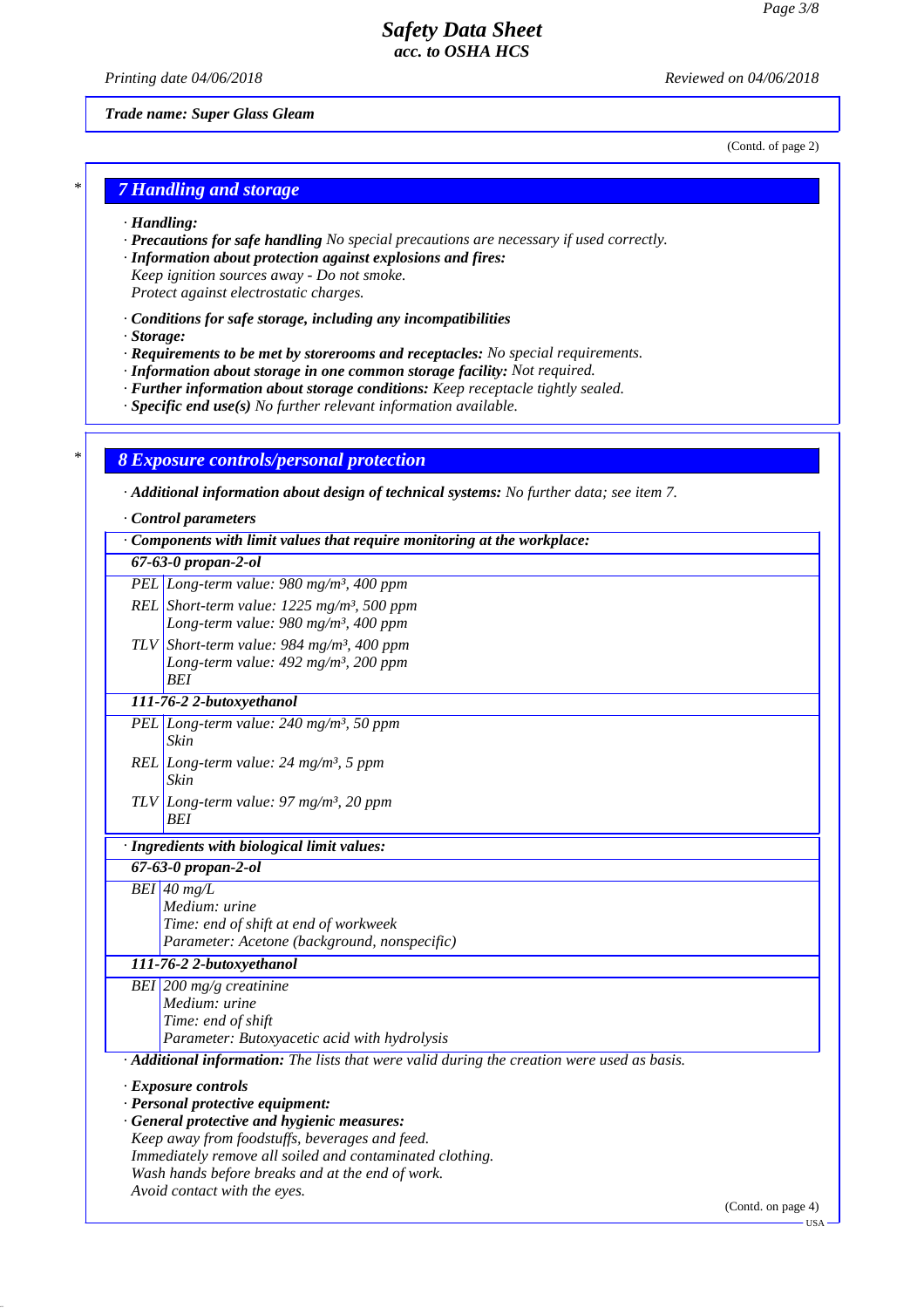*Printing date 04/06/2018 Reviewed on 04/06/2018*

*Trade name: Super Glass Gleam*

(Contd. of page 3)

*Avoid contact with the eyes and skin.*

*· Breathing equipment: Not required.*

*· Protection of hands:*

*The glove material has to be impermeable and resistant to the product/ the substance/ the preparation. Due to missing tests no recommendation to the glove material can be given for the product/ the preparation/*

*the chemical mixture.*

*Selection of the glove material on consideration of the penetration times, rates of diffusion and the degradation*

#### *· Material of gloves*

*The selection of the suitable gloves does not only depend on the material, but also on further marks of quality and varies from manufacturer to manufacturer. As the product is a preparation of several substances, the resistance of the glove material can not be calculated in advance and has therefore to be checked prior to the application.*

*· Penetration time of glove material*

*The exact break through time has to be found out by the manufacturer of the protective gloves and has to be observed.*

*· Eye protection:*



*Tightly sealed goggles*

| · Information on basic physical and chemical properties            |                                             |  |
|--------------------------------------------------------------------|---------------------------------------------|--|
| <b>General Information</b>                                         |                                             |  |
| $\cdot$ Appearance:                                                |                                             |  |
| Form:                                                              | Liquid                                      |  |
| Color:                                                             | Pink                                        |  |
| $\cdot$ Odor:<br>· Odor threshold:                                 | Alcohol-like<br>Not determined.             |  |
|                                                                    |                                             |  |
| $\cdot$ pH-value at 20 $\textdegree$ C (68 $\textdegree$ F):       | 9.9                                         |  |
| Change in condition                                                |                                             |  |
| Melting point/Melting range:                                       | Undetermined.                               |  |
| <b>Boiling point/Boiling range:</b>                                | 82 °C (179.6 °F)                            |  |
| · Flash point:                                                     | >55 °C (>131 °F)                            |  |
| · Flammability (solid, gaseous):                                   | Not applicable.                             |  |
| · Ignition temperature:                                            | 459 °C (858.2 °F)                           |  |
| · Decomposition temperature:                                       | Not determined.                             |  |
| $\cdot$ Auto igniting:                                             | Product is not selfigniting.                |  |
| · Danger of explosion:                                             | Not determined.                             |  |
| · Explosion limits:                                                |                                             |  |
| Lower:                                                             | Not determined.                             |  |
| <b>Upper:</b>                                                      | Not determined.                             |  |
| $\cdot$ Vapor pressure at 20 $\textdegree$ C (68 $\textdegree$ F): | $23$ hPa (17.3 mm Hg)                       |  |
| $\cdot$ Density at 20 $\cdot$ C (68 $\cdot$ F):                    | $0.9826$ g/cm <sup>3</sup> (8.1998 lbs/gal) |  |
| · Relative density                                                 | Not determined.                             |  |
| · Vapor density                                                    | Not determined.                             |  |
| $\cdot$ Evaporation rate                                           | Not determined.                             |  |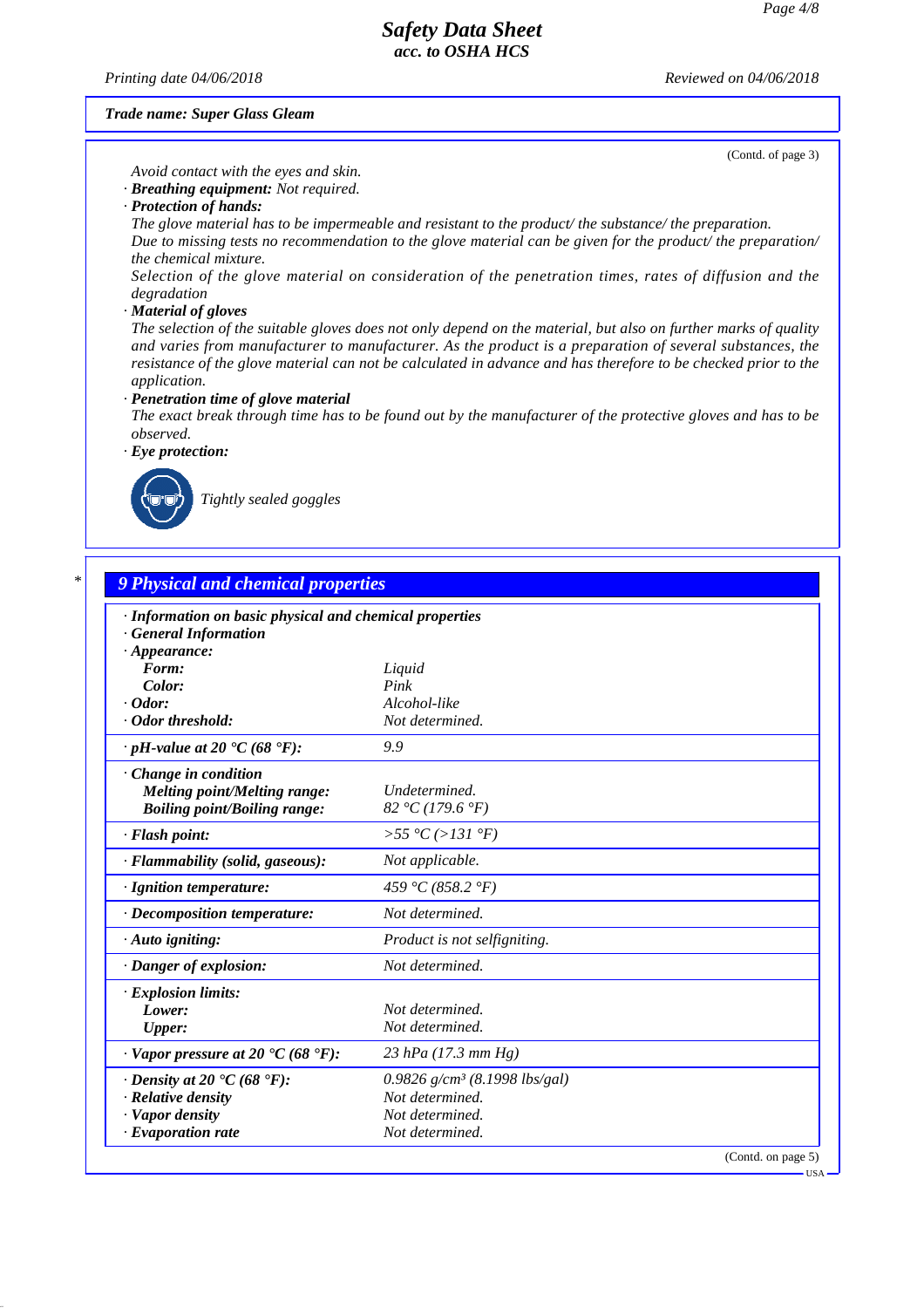*Printing date 04/06/2018 Reviewed on 04/06/2018*

*Trade name: Super Glass Gleam*

|                                                                                          |                                                       | (Contd. of page 4) |
|------------------------------------------------------------------------------------------|-------------------------------------------------------|--------------------|
| · Solubility in / Miscibility with<br>Water:                                             | Fully miscible.                                       |                    |
| · Partition coefficient (n-octanol/water): Not determined.                               |                                                       |                    |
| $\cdot$ Viscosity:<br>Dynamic:<br>Kinematic at 40 $\textdegree$ C (104 $\textdegree$ F): | Not determined<br>$<20.5$ mm <sup>2</sup> /s          |                    |
| · Solvent content:<br>Organic solvents:<br>Water:<br><b>VOC</b> content:                 | 14.8%<br>84.9%<br>14.79%                              |                    |
| <i>Solids content:</i><br>$\cdot$ Other information                                      | $0.1\%$<br>No further relevant information available. |                    |

# *\* 10 Stability and reactivity*

*· Reactivity No further relevant information available.*

- *· Chemical stability*
- *· Thermal decomposition / conditions to be avoided: No decomposition if used according to specifications.*
- *· Possibility of hazardous reactions No dangerous reactions known.*
- *· Conditions to avoid No further relevant information available.*
- *· Incompatible materials: No further relevant information available.*
- *· Hazardous decomposition products: No dangerous decomposition products known.*

#### *\* 11 Toxicological information*

- *· Information on toxicological effects*
- *· Acute toxicity:*
- *· Primary irritant effect:*
- *· on the skin: No irritant effect.*
- *· on the eye: Irritating effect.*
- *· Sensitization: No sensitizing effects known.*
- *· Additional toxicological information:*

*The product shows the following dangers according to internally approved calculation methods for preparations:*

*Irritant*

*· Carcinogenic categories*

*· IARC (International Agency for Research on Cancer)*

*67-63-0 propan-2-ol 3* 

*111-76-2 2-butoxyethanol 3* 

*· NTP (National Toxicology Program)*

*None of the ingredients is listed.*

*· OSHA-Ca (Occupational Safety & Health Administration)*

*None of the ingredients is listed.*

#### *\* 12 Ecological information*

- *· Toxicity*
- *· Aquatic toxicity: No further relevant information available.*
- *· Persistence and degradability No further relevant information available.*

(Contd. on page 6)

USA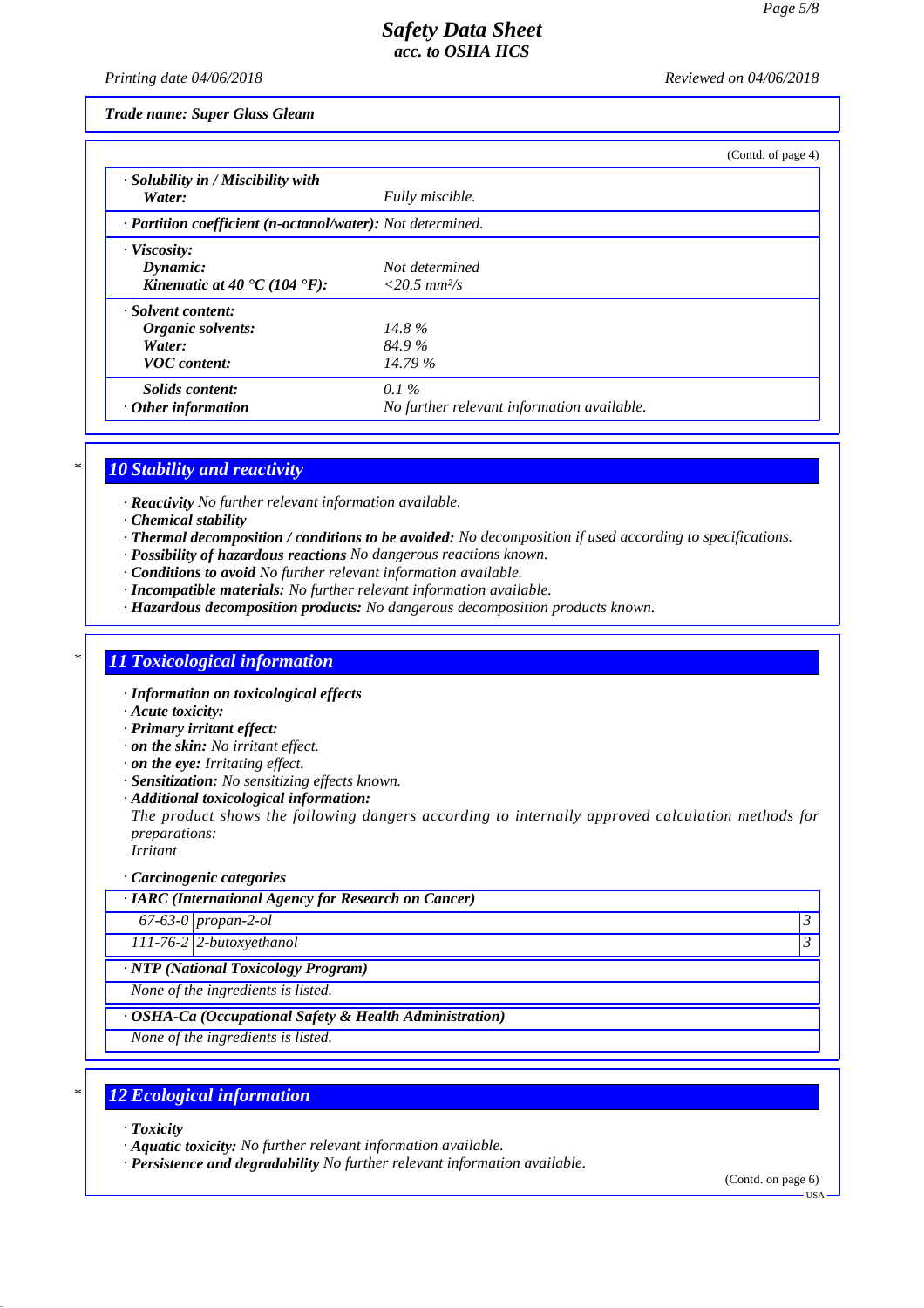*Printing date 04/06/2018 Reviewed on 04/06/2018*

(Contd. of page 5)

*Trade name: Super Glass Gleam*

- *· Behavior in environmental systems:*
- *· Bioaccumulative potential No further relevant information available.*
- *· Mobility in soil No further relevant information available.*
- *· Additional ecological information:*
- *· General notes:*
- *Water hazard class 1 (Self-assessment): slightly hazardous for water*

*Do not allow undiluted product or large quantities of it to reach ground water, water course or sewage system.*

- *· Results of PBT and vPvB assessment*
- *· PBT: Not applicable.*
- *· vPvB: Not applicable.*
- *· Other adverse effects No further relevant information available.*

#### *\* 13 Disposal considerations*

*· Waste treatment methods*

*· Recommendation:*

*Must not be disposed of together with household garbage. Do not allow product to reach sewage system.*

- *· Uncleaned packagings:*
- *· Recommendation: Disposal must be made according to official regulations.*
- *· Recommended cleansing agent: Water, if necessary with cleansing agents.*

### *\* 14 Transport information*

| $\cdot$ UN-Number<br>· DOT, ADR, ADN, IMDG, IATA                                    | Void            |
|-------------------------------------------------------------------------------------|-----------------|
| $\cdot$ UN proper shipping name<br>· DOT, ADR, ADN, IMDG, IATA                      | Void            |
| $\cdot$ Transport hazard class(es)                                                  |                 |
| · DOT, ADR, ADN, IMDG, IATA<br>$\cdot Class$                                        | Void            |
| · Packing group<br>· DOT, ADR, IMDG, IATA                                           | Void            |
| · Environmental hazards:<br>$\cdot$ Marine pollutant:                               | $N_{O}$         |
| $\cdot$ Special precautions for user                                                | Not applicable. |
| · Transport in bulk according to Annex II of<br><b>MARPOL73/78 and the IBC Code</b> | Not applicable. |
| · UN "Model Regulation":                                                            | Void            |

### *\* 15 Regulatory information*

*· Safety, health and environmental regulations/legislation specific for the substance or mixture · Sara*

- *· Section 355 (extremely hazardous substances):*
- *None of the ingredients is listed.*

*· Section 313 (Specific toxic chemical listings):*

*67-63-0 propan-2-ol*

*111-76-2 2-butoxyethanol*

(Contd. on page 7)

USA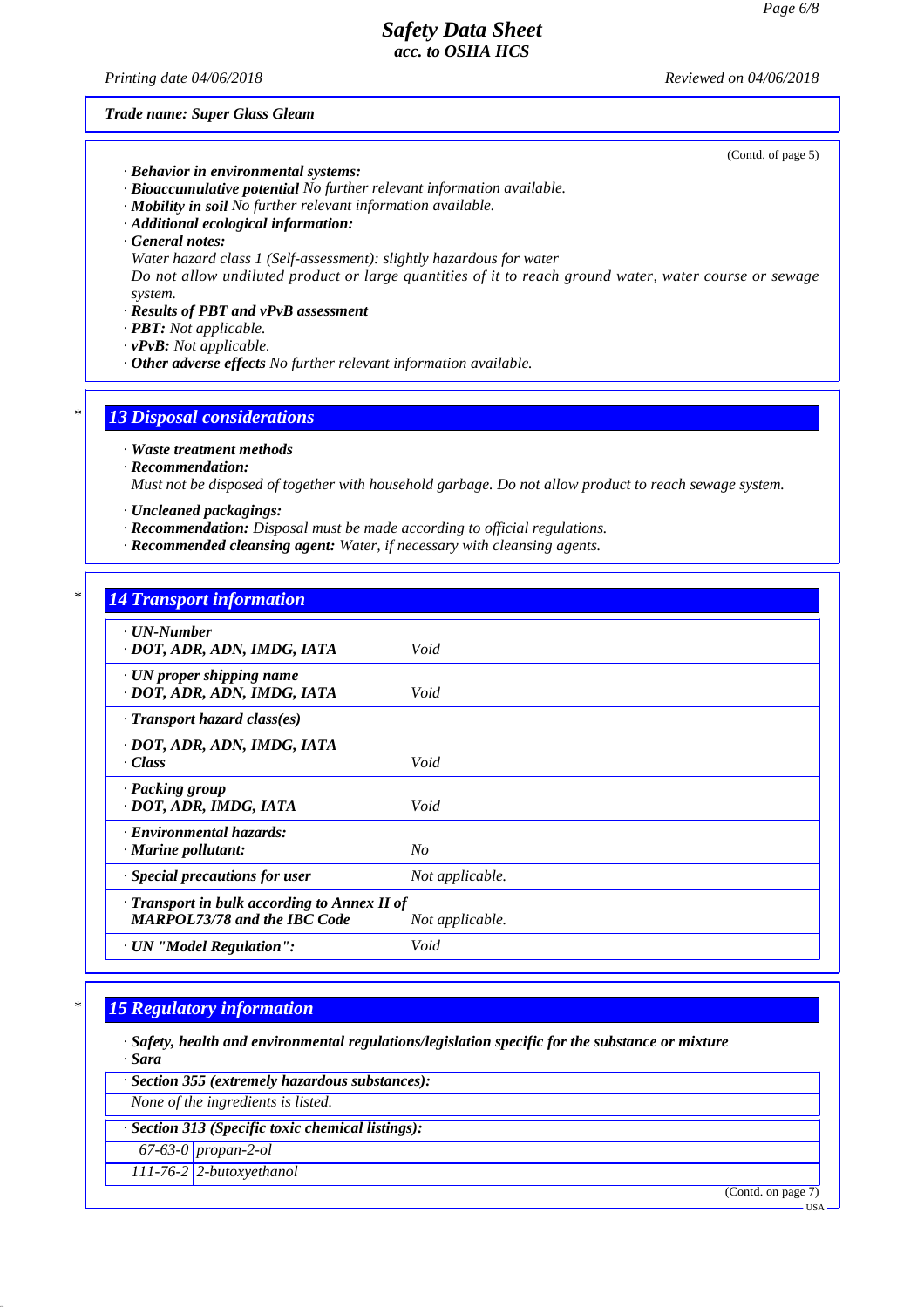*Printing date 04/06/2018 Reviewed on 04/06/2018*

*Trade name: Super Glass Gleam*

| · TSCA (Toxic Substances Control Act) All ingredients are listed<br>· TSCA new (21st Century Act) (Substances not listed)                                                                                                  | (Contd. of page 6) |
|----------------------------------------------------------------------------------------------------------------------------------------------------------------------------------------------------------------------------|--------------------|
| · Proposition 65                                                                                                                                                                                                           |                    |
| Chemicals known to cause cancer:                                                                                                                                                                                           |                    |
| None of the ingredients is listed.                                                                                                                                                                                         |                    |
| · Chemicals known to cause reproductive toxicity for females:                                                                                                                                                              |                    |
| None of the ingredients is listed.                                                                                                                                                                                         |                    |
| · Chemicals known to cause reproductive toxicity for males:                                                                                                                                                                |                    |
| None of the ingredients is listed.                                                                                                                                                                                         |                    |
| · Chemicals known to cause developmental toxicity:                                                                                                                                                                         |                    |
| None of the ingredients is listed.                                                                                                                                                                                         |                    |
| · Carcinogenic categories                                                                                                                                                                                                  |                    |
| · EPA (Environmental Protection Agency)                                                                                                                                                                                    |                    |
| $111-76-2$ 2-butoxyethanol                                                                                                                                                                                                 | $N\!L$             |
|                                                                                                                                                                                                                            |                    |
| · TLV (Threshold Limit Value established by ACGIH)                                                                                                                                                                         |                    |
| $67-63-0$ propan-2-ol<br>$111-76-2$ 2-butoxyethanol                                                                                                                                                                        | A4<br>A3           |
|                                                                                                                                                                                                                            |                    |
| · NIOSH-Ca (National Institute for Occupational Safety and Health)<br>None of the ingredients is listed.                                                                                                                   |                    |
|                                                                                                                                                                                                                            |                    |
|                                                                                                                                                                                                                            |                    |
| GHS02<br>GHS07                                                                                                                                                                                                             |                    |
|                                                                                                                                                                                                                            |                    |
|                                                                                                                                                                                                                            |                    |
| Flammable liquid and vapor.                                                                                                                                                                                                |                    |
| <i>Causes serious eve irritation.</i>                                                                                                                                                                                      |                    |
| Keep away from heat/sparks/open flames/hot surfaces. - No smoking.                                                                                                                                                         |                    |
| Keep container tightly closed.                                                                                                                                                                                             |                    |
| Ground/bond container and receiving equipment.                                                                                                                                                                             |                    |
| Use explosion-proof electrical/ventilating/lighting/equipment.                                                                                                                                                             |                    |
| Use only non-sparking tools.<br>Take precautionary measures against static discharge.                                                                                                                                      |                    |
| Wash thoroughly after handling.                                                                                                                                                                                            |                    |
| Wear protective gloves/protective clothing/eye protection/face protection.                                                                                                                                                 |                    |
| If on skin (or hair): Take off immediately all contaminated clothing. Rinse skin with water/shower.                                                                                                                        |                    |
| · Hazard pictograms<br>· <b>Signal word</b> Warning<br>· Hazard statements<br>· Precautionary statements<br>If in eyes: Rinse cautiously with water for several minutes. Remove contact lenses, if present and easy to do. |                    |
| Continue rinsing.<br>If eye irritation persists: Get medical advice/attention.                                                                                                                                             |                    |
| In case of fire: Use for extinction: CO2, powder or water spray.                                                                                                                                                           |                    |
| Store in a well-ventilated place. Keep cool.<br>Dispose of contents/container in accordance with local/regional/national/international regulations.                                                                        |                    |

(Contd. on page 8)